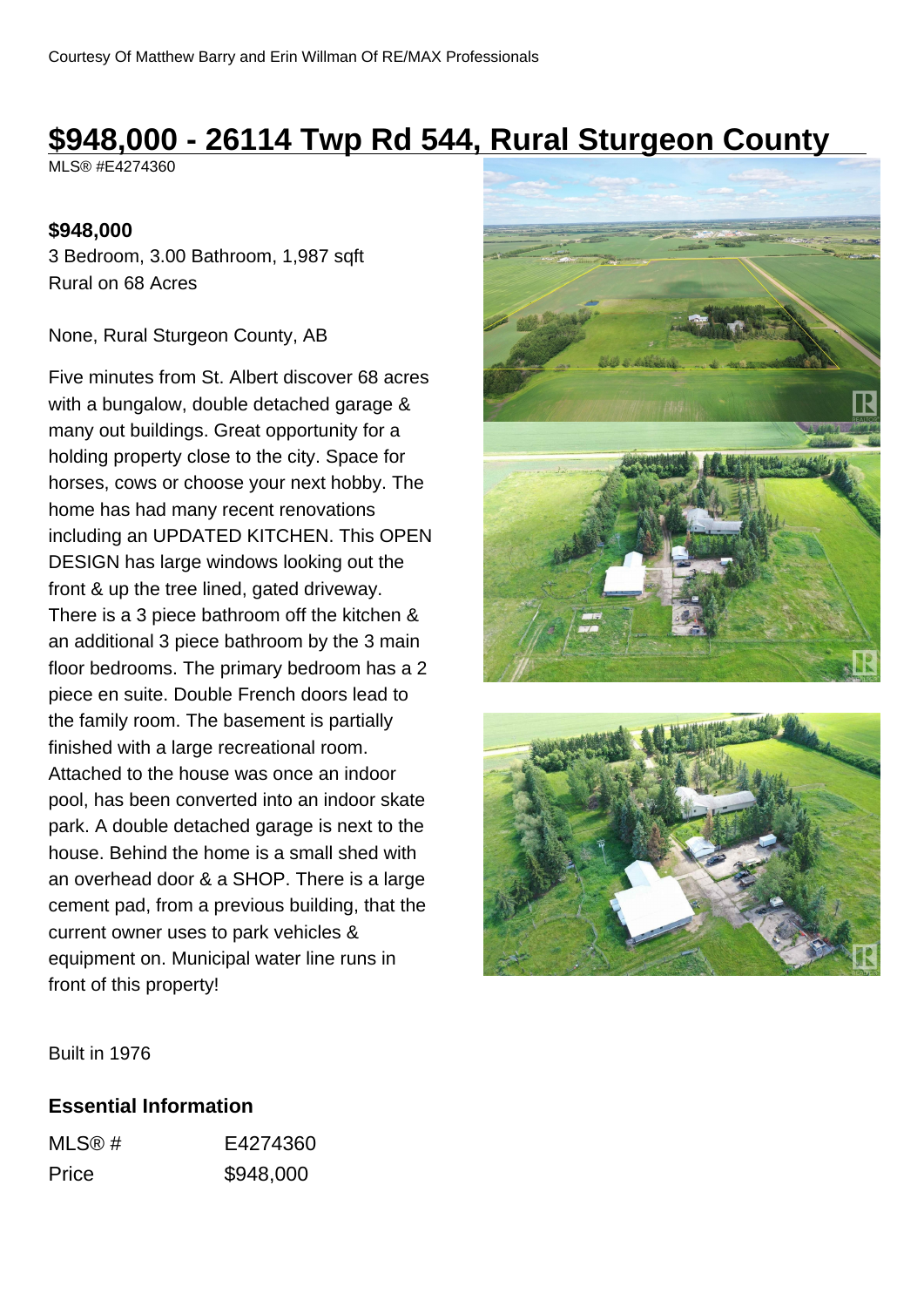| <b>Bedrooms</b>   | 3                                         |
|-------------------|-------------------------------------------|
| <b>Bathrooms</b>  | 3.00                                      |
| <b>Full Baths</b> | 2                                         |
| <b>Half Baths</b> | 1                                         |
| Square Footage    | 1,987                                     |
| Acres             | 68.26                                     |
| <b>Year Built</b> | 1976                                      |
| <b>Type</b>       | <b>Country Residential</b>                |
| Sub-Type          | <b>Residential Detached Single Family</b> |
| <b>Style</b>      | <b>Bungalow</b>                           |

## **Community Information**

| Address            | 26114 Twp Rd 544             |
|--------------------|------------------------------|
| Area               | <b>Rural Sturgeon County</b> |
| Subdivision        | None                         |
| City               | <b>Rural Sturgeon County</b> |
| County             | <b>ALBERTA</b>               |
| Province           | ΑR                           |
| <b>Postal Code</b> | <b>T8T 1N1</b>               |

## **Amenities**

| <b>Features</b> | Deck, See Remarks      |
|-----------------|------------------------|
| Parking         | Double Garage Detached |
| # of Garages    | $\mathcal{P}$          |

## **Interior**

| <b>Interior</b>               | Carpet, Ceramic Tile, Hardwood |                        |  |  |                                                                       |  |  |
|-------------------------------|--------------------------------|------------------------|--|--|-----------------------------------------------------------------------|--|--|
| <b>Interior Features</b>      |                                | Stove-Electric, Washer |  |  | Dishwasher-Built-In, Dryer, Freezer, Refrigerator, Satellite TV Dish, |  |  |
| Heating                       | Forced Air-1                   |                        |  |  |                                                                       |  |  |
| <b>Bedrooms on Main Level</b> |                                | Y                      |  |  |                                                                       |  |  |
| Has Basement                  |                                | Yes                    |  |  |                                                                       |  |  |
| <b>Basement</b>               |                                | Partly Finished, Full  |  |  |                                                                       |  |  |
| Fireplace                     |                                | Yes                    |  |  |                                                                       |  |  |
| <b>Fireplaces</b>             |                                | Wood, Brick Facing     |  |  |                                                                       |  |  |
| # of Stories                  |                                |                        |  |  |                                                                       |  |  |

### **Exterior**

Exterior Stucco